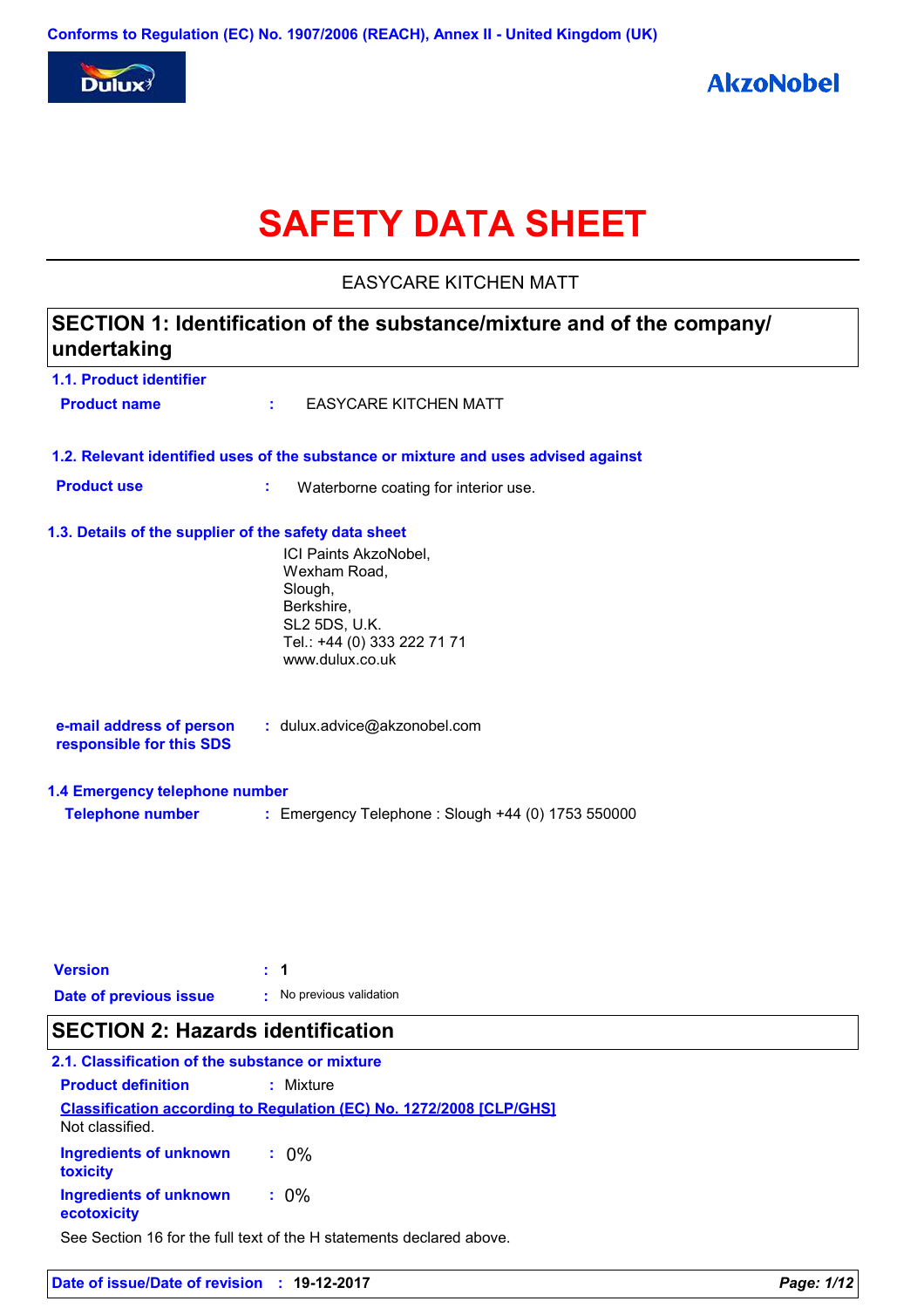### **SECTION 2: Hazards identification**

See Section 11 for more detailed information on health effects and symptoms.

| 2.2. Label elements                                                                                                                                             |                                                                                                                              |
|-----------------------------------------------------------------------------------------------------------------------------------------------------------------|------------------------------------------------------------------------------------------------------------------------------|
| <b>Signal word</b>                                                                                                                                              | : No signal word.                                                                                                            |
| <b>Hazard statements</b>                                                                                                                                        | : No known significant effects or critical hazards.                                                                          |
| <b>Precautionary statements</b>                                                                                                                                 |                                                                                                                              |
| <b>General</b>                                                                                                                                                  | : P102 - Keep out of reach of children.<br>P101 - If medical advice is needed, have product container or label at hand.      |
| <b>Prevention</b>                                                                                                                                               | : P262 - Do not get in eyes, on skin, or on clothing.                                                                        |
| <b>Response</b>                                                                                                                                                 | : P312 - Call a POISON CENTER or doctor if you feel unwell.                                                                  |
| <b>Storage</b>                                                                                                                                                  | Not applicable.                                                                                                              |
| <b>Disposal</b>                                                                                                                                                 | : P501 - Dispose of contents and container in accordance with all local, regional,<br>national or international regulations. |
| <b>Supplemental label</b><br>elements                                                                                                                           | : Contains $C(M)IT/MIT(3:1)$ and 1,2-benzisothiazol-3(2H)-one. May produce an<br>allergic reaction.                          |
| <b>Annex XVII - Restrictions</b><br>on the manufacture,<br>placing on the market and<br>use of certain dangerous<br>substances, mixtures and<br><b>articles</b> | : Not applicable.                                                                                                            |
| <b>Special packaging requirements</b>                                                                                                                           |                                                                                                                              |
| <b>Containers to be fitted</b><br>with child-resistant<br>fastenings                                                                                            | : Not applicable.                                                                                                            |
| <b>Tactile warning of danger : Not applicable.</b>                                                                                                              |                                                                                                                              |
| 2.3. Other hazards                                                                                                                                              |                                                                                                                              |
| <b>Voluntary label element</b><br>(CEPE)                                                                                                                        | : Contains methylisothiazolinone                                                                                             |
| Other hazards which do                                                                                                                                          | : None known.                                                                                                                |

**not result in classification**

### **SECTION 3: Composition/information on ingredients**

**3.2 Mixtures :** Mixture

|                                |                                                           |             | <b>Classification</b>                                                                                                                                                                           |             |
|--------------------------------|-----------------------------------------------------------|-------------|-------------------------------------------------------------------------------------------------------------------------------------------------------------------------------------------------|-------------|
| <b>Product/ingredient name</b> | <b>Identifiers</b>                                        | $%$ (w/w)   | <b>Regulation (EC) No. 1272/2008</b><br>[CLP]                                                                                                                                                   | <b>Type</b> |
| 1,2-Benzisothiazol-3(2H)-one   | EC: 220-120-9<br>CAS: 2634-33-5<br>Index:<br>613-088-00-6 | < 0.05      | Acute Tox. 4, H302 <br>Skin Irrit. 2, H315<br>Eye Dam. 1, H318<br> Skin Sens. 1, H317<br>Aquatic Acute 1, H400 (M=1)                                                                            | $[1]$       |
| $C(M)$ IT/MIT $(3:1)$          | CAS: 55965-84-9<br>Index:<br>613-167-00-5                 | $ $ <0.0015 | Acute Tox. 3, H301<br>Acute Tox. 3, H311<br>Acute Tox. 3, H331<br>Skin Corr. 1B, H314<br>Eye Dam. 1, H318<br>Skin Sens. 1, H317<br>Aquatic Acute 1, H400 (M=1)<br>Aquatic Chronic 1, H410 (M=1) | $[1]$       |
|                                |                                                           |             | See Section 16 for the full text of the H<br>statements declared above.                                                                                                                         |             |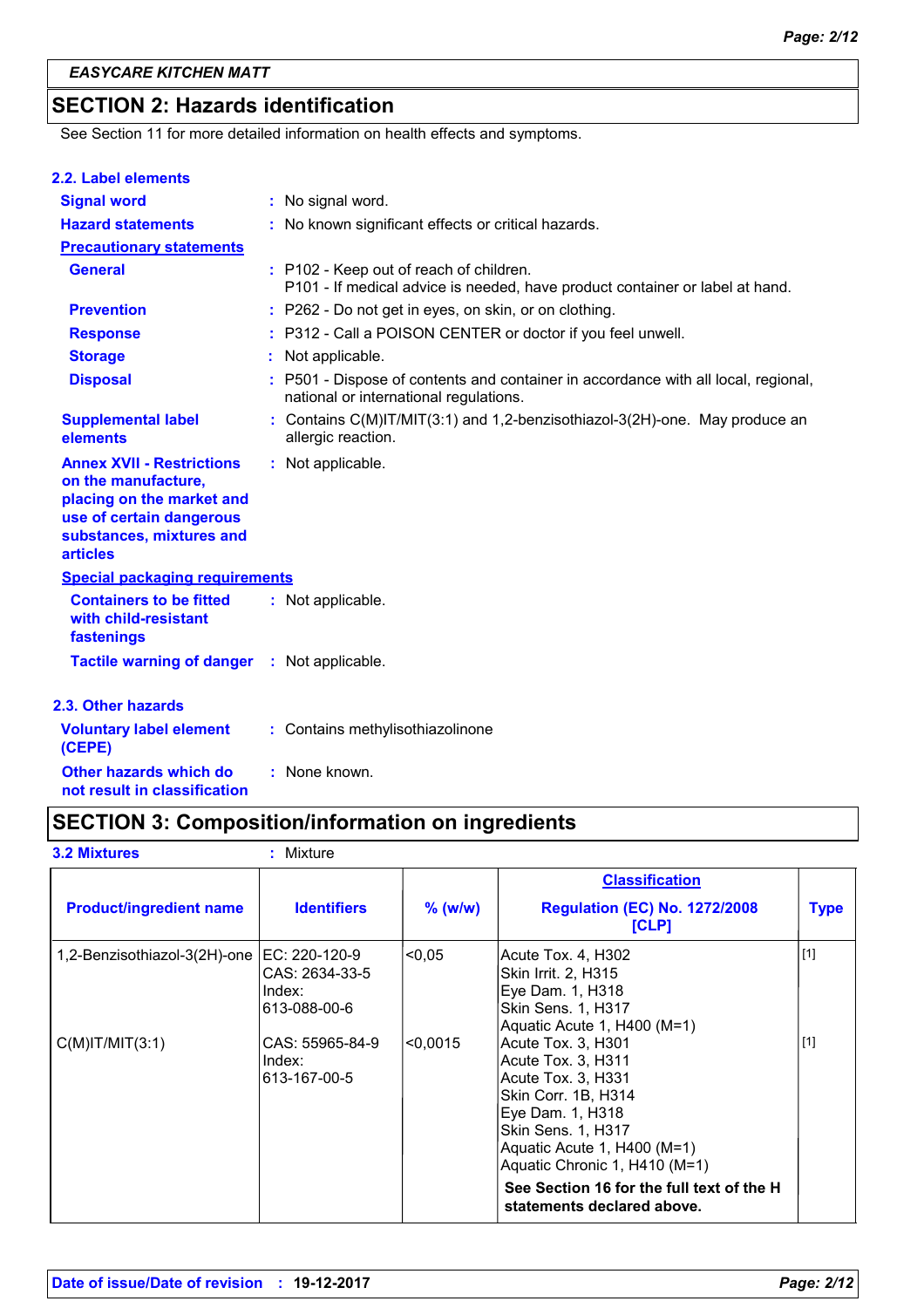#### *EASYCARE KITCHEN MATT*

### **SECTION 3: Composition/information on ingredients**

There are no additional ingredients present which, within the current knowledge of the supplier and in the concentrations applicable, are classified as hazardous to health or the environment, are PBTs, vPvBs or Substances of equivalent concern, or have been assigned a workplace exposure limit and hence require reporting in this section.

### Type

[1] Substance classified with a health or environmental hazard

- [2] Substance with a workplace exposure limit
- [3] Substance meets the criteria for PBT according to Regulation (EC) No. 1907/2006, Annex XIII
- [4] Substance meets the criteria for vPvB according to Regulation (EC) No. 1907/2006, Annex XIII
- [5] Substance of equivalent concern

Occupational exposure limits, if available, are listed in Section 8.

### **SECTION 4: First aid measures**

#### **4.1. Description of first aid measures**

| <b>General</b>                    | : In all cases of doubt, or when symptoms persist, seek medical attention. Never give<br>anything by mouth to an unconscious person. If unconscious, place in recovery<br>position and seek medical advice. |
|-----------------------------------|-------------------------------------------------------------------------------------------------------------------------------------------------------------------------------------------------------------|
| Eye contact                       | : Remove contact lenses, irrigate copiously with clean, fresh water, holding the<br>eyelids apart for at least 10 minutes and seek immediate medical advice.                                                |
| <b>Inhalation</b>                 | : Remove to fresh air. Keep person warm and at rest. If not breathing, if breathing is<br>irregular or if respiratory arrest occurs, provide artificial respiration or oxygen by<br>trained personnel.      |
| <b>Skin contact</b>               | : Remove contaminated clothing and shoes. Wash skin thoroughly with soap and<br>water or use recognised skin cleanser. Do NOT use solvents or thinners.                                                     |
| <b>Ingestion</b>                  | : If swallowed, seek medical advice immediately and show the container or label.<br>Keep person warm and at rest. Do NOT induce vomiting.                                                                   |
| <b>Protection of first-aiders</b> | : No action shall be taken involving any personal risk or without suitable training.                                                                                                                        |

#### **4.2. Most important symptoms and effects, both acute and delayed**

There are no data available on the mixture itself. The product is not classified as hazardous according to Regulation (EC) 1272/2008 as amended.

Repeated or prolonged contact with the mixture may cause removal of natural fat from the skin, resulting in nonallergic contact dermatitis and absorption through the skin.

If splashed in the eyes, the liquid may cause irritation and reversible damage.

This takes into account, where known, delayed and immediate effects and also chronic effects of components from short-term and long-term exposure by oral, inhalation and dermal routes of exposure and eye contact.

Contains 1,2-benzisothiazol-3(2H)-one, C(M)IT/MIT(3:1). May produce an allergic reaction.

#### **4.3. Indication of any immediate medical attention and special treatment needed**

| <b>Notes to physician</b>  | : Treat symptomatically. Contact poison treatment specialist immediately if large<br>quantities have been ingested or inhaled. |
|----------------------------|--------------------------------------------------------------------------------------------------------------------------------|
| <b>Specific treatments</b> | No specific treatment.                                                                                                         |

See toxicological information (Section 11)

### **SECTION 5: Firefighting measures** Recommended: alcohol-resistant foam, CO₂, powders, water spray. **: :** Do not use water jet. **5.1. Extinguishing media Suitable extinguishing media Unsuitable extinguishing media**

| 5.2. Special hazards arising from the substance or mixture |                                                                               |  |
|------------------------------------------------------------|-------------------------------------------------------------------------------|--|
| <b>Hazards from the</b>                                    | : Fire will produce dense black smoke. Exposure to decomposition products may |  |
| substance or mixture                                       | cause a health hazard.                                                        |  |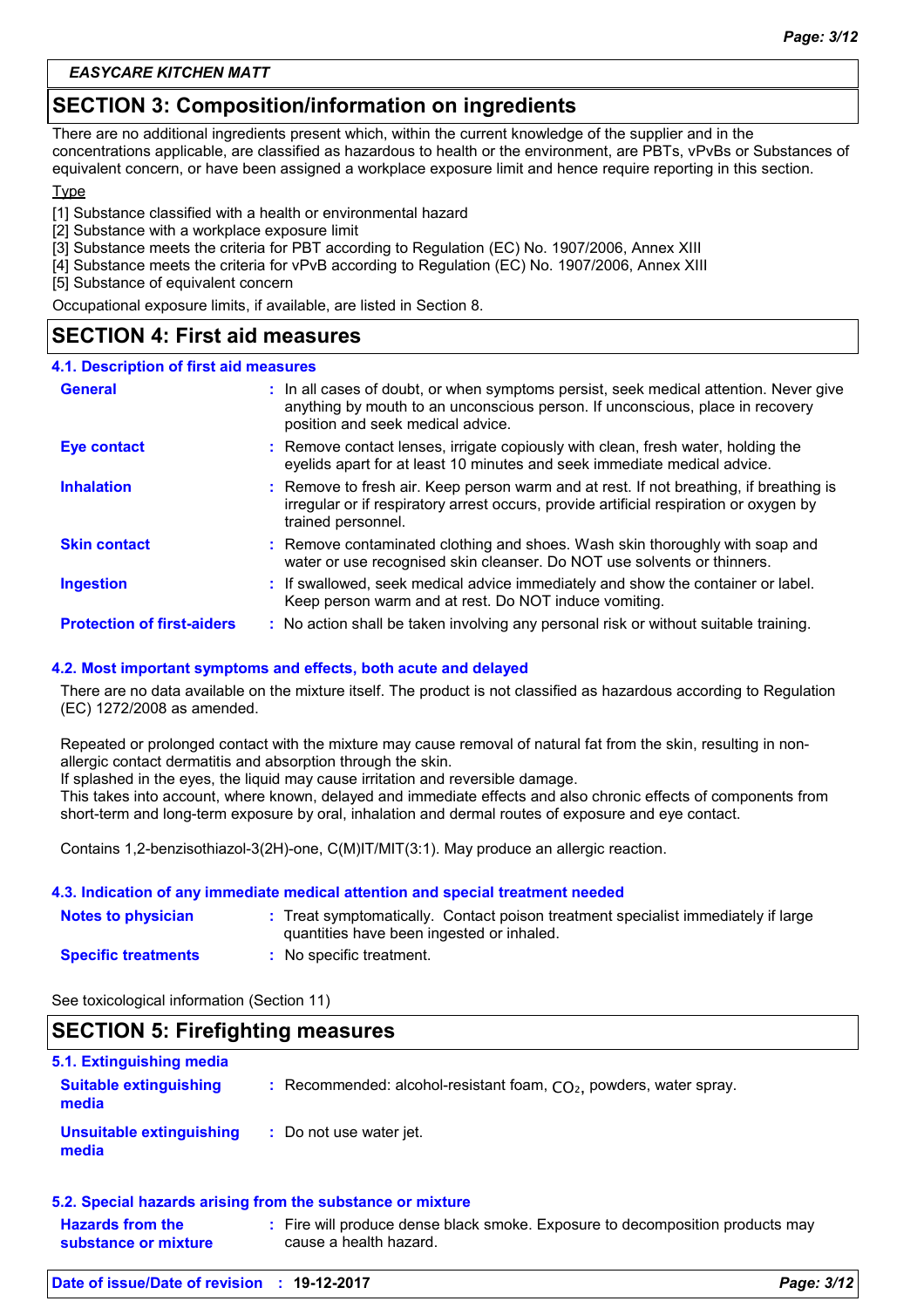### **SECTION 5: Firefighting measures**

| <b>Hazardous thermal</b><br>decomposition products                                     | : Decomposition products may include the following materials: carbon monoxide,<br>carbon dioxide, smoke, oxides of nitrogen. |
|----------------------------------------------------------------------------------------|------------------------------------------------------------------------------------------------------------------------------|
| 5.3. Advice for firefighters<br><b>Special protective actions</b><br>for fire-fighters | : Cool closed containers exposed to fire with water. Do not release runoff from fire to<br>drains or watercourses.           |
| <b>Special protective</b><br>equipment for fire-fighters                               | : Appropriate breathing apparatus may be required.                                                                           |

### **SECTION 6: Accidental release measures**

| 6.1. Personal precautions, protective equipment and emergency procedures |  |                                                                                                                                                                                                                                                                                    |
|--------------------------------------------------------------------------|--|------------------------------------------------------------------------------------------------------------------------------------------------------------------------------------------------------------------------------------------------------------------------------------|
| For non-emergency<br>personnel                                           |  | : Avoid breathing vapour or mist. Refer to protective measures listed in sections 7<br>and $8.$                                                                                                                                                                                    |
| For emergency responders                                                 |  | : If specialised clothing is required to deal with the spillage, take note of any<br>information in Section 8 on suitable and unsuitable materials. See also the<br>information in "For non-emergency personnel".                                                                  |
| <b>6.2. Environmental</b><br>precautions                                 |  | : Do not allow to enter drains or watercourses. If the product contaminates lakes,<br>rivers, or sewers, inform the appropriate authorities in accordance with local<br>regulations.                                                                                               |
| 6.3. Methods and material<br>for containment and<br>cleaning up          |  | : Contain and collect spillage with non-combustible, absorbent material e.g. sand,<br>earth, vermiculite or diatomaceous earth and place in container for disposal<br>according to local regulations (see Section 13). Preferably clean with a detergent.<br>Avoid using solvents. |
| 6.4. Reference to other<br><b>sections</b>                               |  | : See Section 1 for emergency contact information.<br>See Section 8 for information on appropriate personal protective equipment.<br>See Section 13 for additional waste treatment information.                                                                                    |

### **SECTION 7: Handling and storage**

The information in this section contains generic advice and guidance. The list of Identified Uses in Section 1 should be consulted for any available use-specific information provided in the Exposure Scenario(s).

| <b>7.1 Precautions for safe</b> | : Avoid contact with skin and eyes. Avoid inhalation of vapour, spray or mist.    |
|---------------------------------|-----------------------------------------------------------------------------------|
| handling                        | Eating, drinking and smoking should be prohibited in areas where this material is |
|                                 | handled, stored and processed.                                                    |
|                                 | Put on appropriate personal protective equipment (see Section 8).                 |
|                                 | Never use pressure to empty. Container is not a pressure vessel.                  |
|                                 | Always keep in containers made from the same material as the original one.        |
|                                 | Comply with the health and safety at work laws.                                   |
|                                 | Do not allow to enter drains or watercourses.                                     |

### **7.2 Conditions for safe storage, including any incompatibilities**

Store in accordance with local regulations.

#### **Notes on joint storage**

Keep away from: oxidising agents, strong alkalis, strong acids.

#### **Additional information on storage conditions**

Observe label precautions. Store in a dry, cool and well-ventilated area. Keep away from heat and direct sunlight. Keep container tightly closed.

No smoking. Prevent unauthorised access. Containers that have been opened must be carefully resealed and kept upright to prevent leakage.

#### **7.3 Specific end use(s)**

| <b>Recommendations</b>                         | $:$ Not available. |
|------------------------------------------------|--------------------|
| <b>Industrial sector specific</b><br>solutions | : Not available.   |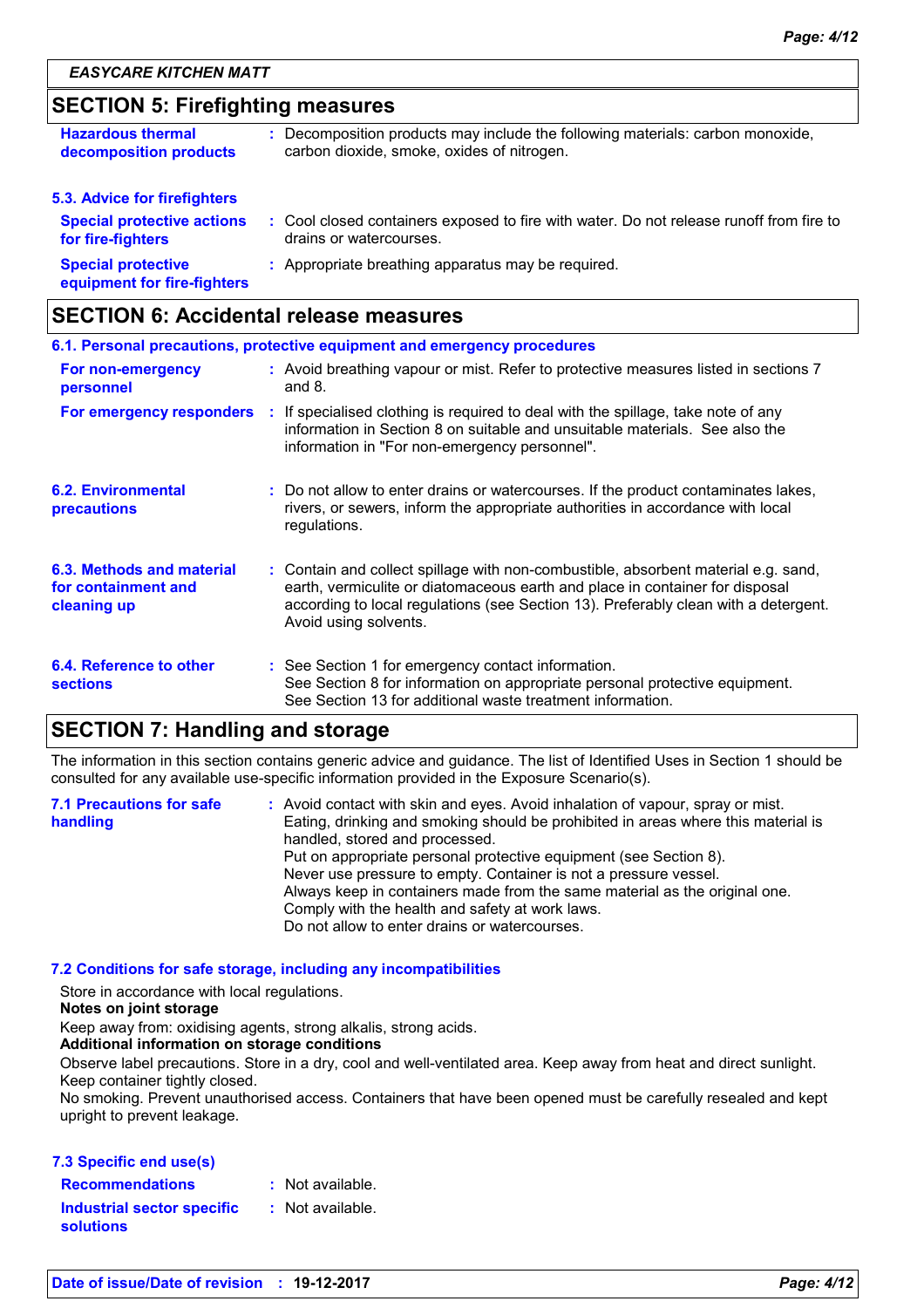### **SECTION 8: Exposure controls/personal protection**

The information in this section contains generic advice and guidance. Information is provided based on typical anticipated uses of the product. Additional measures might be required for bulk handling or other uses that could significantly increase worker exposure or environmental releases.

#### **8.1 Control parameters**

#### **Occupational exposure limits**

**Recommended monitoring**  No exposure limit value known.

| <b>Recommended monitoring</b><br>procedures | If this product contains ingredients with exposure limits, personal, workplace<br>÷.<br>atmosphere or biological monitoring may be required to determine the<br>effectiveness of the ventilation or other control measures and/or the necessity to<br>use respiratory protective equipment. Reference should be made to monitoring<br>standards, such as the following: European Standard EN 689 (Workplace<br>atmospheres - Guidance for the assessment of exposure by inhalation to<br>chemical agents for comparison with limit values and measurement strategy)<br>European Standard EN 14042 (Workplace atmospheres - Guide for the<br>application and use of procedures for the assessment of exposure to chemical<br>and biological agents) European Standard EN 482 (Workplace atmospheres -<br>General requirements for the performance of procedures for the measurement of<br>chemical agents) Reference to national guidance documents for methods for the<br>determination of hazardous substances will also be required. |
|---------------------------------------------|----------------------------------------------------------------------------------------------------------------------------------------------------------------------------------------------------------------------------------------------------------------------------------------------------------------------------------------------------------------------------------------------------------------------------------------------------------------------------------------------------------------------------------------------------------------------------------------------------------------------------------------------------------------------------------------------------------------------------------------------------------------------------------------------------------------------------------------------------------------------------------------------------------------------------------------------------------------------------------------------------------------------------------------|
|---------------------------------------------|----------------------------------------------------------------------------------------------------------------------------------------------------------------------------------------------------------------------------------------------------------------------------------------------------------------------------------------------------------------------------------------------------------------------------------------------------------------------------------------------------------------------------------------------------------------------------------------------------------------------------------------------------------------------------------------------------------------------------------------------------------------------------------------------------------------------------------------------------------------------------------------------------------------------------------------------------------------------------------------------------------------------------------------|

#### **DNELs/DMELs**

No DNELs/DMELs available.

#### **PNECs**

No PNECs available

| <b>8.2 Exposure controls</b>               |                                                                                                                                                                                                                                                                                                                                                                                                                                                                   |
|--------------------------------------------|-------------------------------------------------------------------------------------------------------------------------------------------------------------------------------------------------------------------------------------------------------------------------------------------------------------------------------------------------------------------------------------------------------------------------------------------------------------------|
| <b>Appropriate engineering</b><br>controls | : Provide adequate ventilation. Where reasonably practicable, this should be<br>achieved by the use of local exhaust ventilation and good general extraction. If<br>these are not sufficient to maintain concentrations of particulates and solvent<br>vapours below the OEL, suitable respiratory protection must be worn.                                                                                                                                       |
| <b>Individual protection measures</b>      |                                                                                                                                                                                                                                                                                                                                                                                                                                                                   |
| <b>Hygiene measures</b>                    | Wash hands, forearms and face thoroughly after handling chemical products,<br>before eating, smoking and using the lavatory and at the end of the working<br>period. Appropriate techniques should be used to remove potentially<br>contaminated clothing. Wash contaminated clothing before reusing. Ensure that<br>eyewash stations and safety showers are close to the workstation location.                                                                   |
| <b>Eye/face protection</b>                 | : Use safety eyewear designed to protect against splash of liquids.                                                                                                                                                                                                                                                                                                                                                                                               |
| <b>Skin protection</b>                     |                                                                                                                                                                                                                                                                                                                                                                                                                                                                   |
| <b>Hand protection</b>                     |                                                                                                                                                                                                                                                                                                                                                                                                                                                                   |
| <b>Gloves</b>                              | : For all types of exposure, a glove with protection class of 2 or higher<br>(breakthrough time > 30 minutes according to EN374) is recommended.<br>Recommended gloves: Nitrile, thickness $\geq 0.12$ mm.                                                                                                                                                                                                                                                        |
|                                            | NOTICE: The selection of a specific glove for a particular application and<br>duration of use in a workplace should also take into account all relevant<br>workplace factors such as, but not limited to: Other chemicals which may be<br>handled, physical requirements (cut/puncture protection, dexterity, thermal<br>protection), potential body reactions to glove materials, as well as the instructions/<br>specifications provided by the glove supplier. |
|                                            | The user must check that the final choice of type of glove selected for handling<br>this product is the most appropriate and takes into account the particular<br>conditions of use, as included in the user's risk assessment.                                                                                                                                                                                                                                   |
|                                            | Gloves should be replaced regularly and if there is any sign of damage to the<br>glove material.                                                                                                                                                                                                                                                                                                                                                                  |
|                                            | Always ensure that the gloves are free from defects and that they are stored and<br>used correctly.                                                                                                                                                                                                                                                                                                                                                               |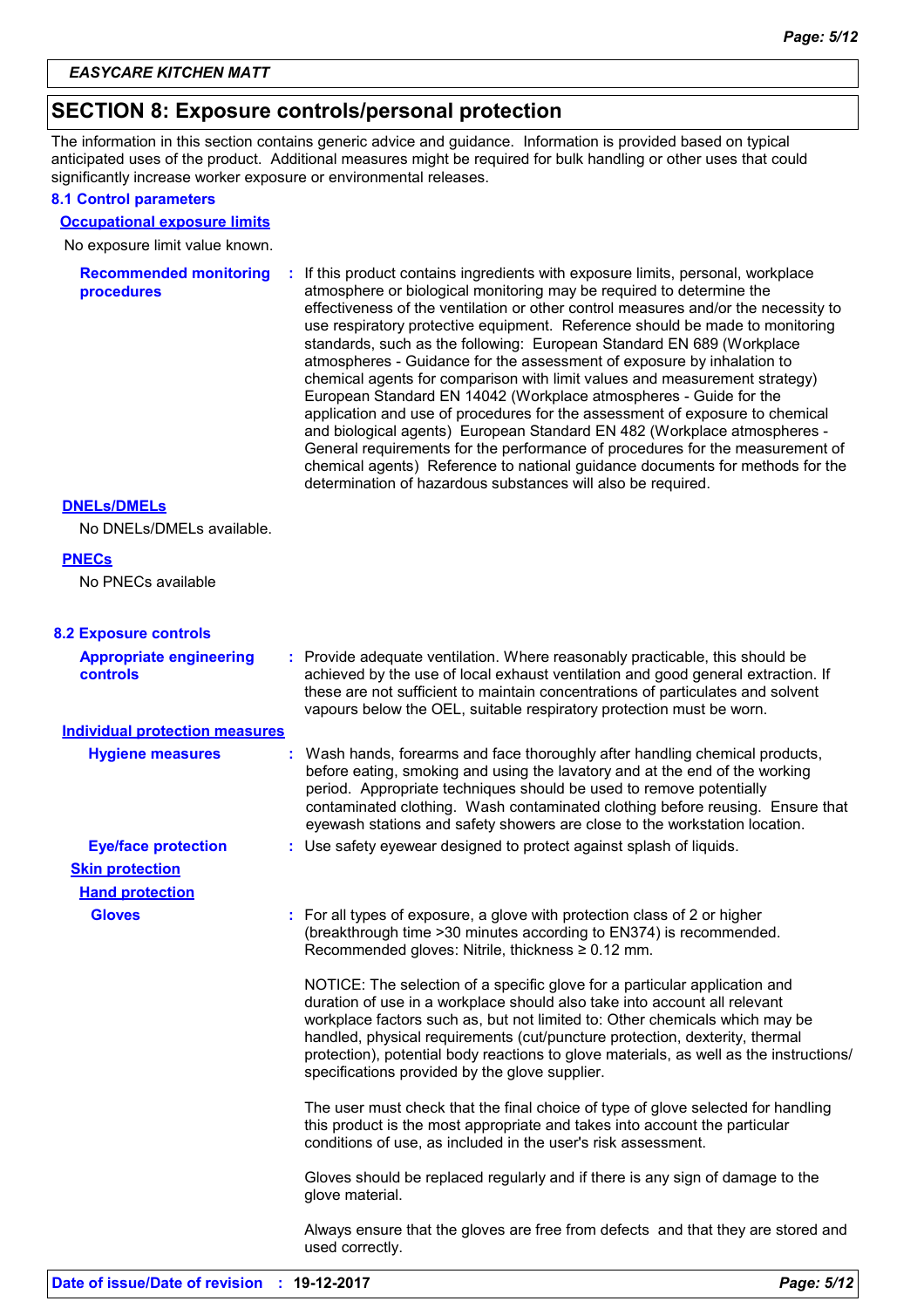### **SECTION 8: Exposure controls/personal protection**

| <b>Body protection</b>                           | : Personnel should wear antistatic clothing made of natural fibres or of high-<br>temperature-resistant synthetic fibres.                                                                                                                                                                                                                                                                                                                                                                                                                                                                                                                                                               |
|--------------------------------------------------|-----------------------------------------------------------------------------------------------------------------------------------------------------------------------------------------------------------------------------------------------------------------------------------------------------------------------------------------------------------------------------------------------------------------------------------------------------------------------------------------------------------------------------------------------------------------------------------------------------------------------------------------------------------------------------------------|
| <b>Other skin protection</b>                     | : Appropriate footwear and any additional skin protection measures should be<br>selected based on the task being performed and the risks involved and should be<br>approved by a specialist before handling this product.                                                                                                                                                                                                                                                                                                                                                                                                                                                               |
| <b>Respiratory protection</b>                    | : If workers are exposed to concentrations above the exposure limit, they must use<br>appropriate, certified respirators.                                                                                                                                                                                                                                                                                                                                                                                                                                                                                                                                                               |
|                                                  | OLD LEAD-BASED PAINTS:                                                                                                                                                                                                                                                                                                                                                                                                                                                                                                                                                                                                                                                                  |
|                                                  | When surfaces are to be prepared for painting, account should be taken of the<br>age of the property and the possibility that lead-pigmented paint might be present.<br>There is a possibility that ingestion or inhalation of scrapings or dust arising from<br>the preparation work could cause health effects. As a working rule you should<br>assume that this will be the case if the age of the property is pre 1960.                                                                                                                                                                                                                                                             |
|                                                  | Where possible wet sanding or chemical stripping methods should be used with<br>surfaces of this type to avoid the creation of dust. When dry sanding cannot be<br>avoided, and effective local exhaust ventilation is not available, it is recommended<br>that a dust respirator is worn, that is approved for use with lead dusts, and its type<br>selected on the basis of the COSHH assessment, taking into account the<br>Workplace Exposure Limit for lead in air. Furthermore, steps should be taken to<br>ensure containment of the dusts created, and that all practicable measures are<br>taken to clean up thoroughly all deposits of dusts in and around the affected area. |
|                                                  | Respiratory protection in case of dust or spray mist formation. (particle filter<br>EN143 type P2) Respiratory protection in case of vapour formation. (half mask<br>with combination filter A2-P2 til concentrations of 0,5 Vol%.)                                                                                                                                                                                                                                                                                                                                                                                                                                                     |
|                                                  | The current Control of Lead at Work Regulations approved code of practice<br>should be consulted for advice on protective clothing and personal hygiene<br>precautions. Care should also be taken to exclude visitors, members of the<br>household and especially children from the affected area, during the actual work<br>and the subsequent clean up operations. All scrapings, dust, etc. should be<br>disposed of by the professional painting contractor as Hazardous Waste.                                                                                                                                                                                                     |
|                                                  | Extra precautions will also need to be taken when burning off old lead-based<br>paints because fumes containing lead will be produced. It is recommended that a<br>respirator, approved for use with particulate fumes of lead is selected on the basis<br>of the COSHH assessment, taking into account the Workplace Exposure Limit for<br>lead in air. Similar precautions to those given above about sanding should be<br>taken with reference to protective clothing, disposal of scrapings and dusts, and<br>exclusion of other personnel and especially children from the building during<br>actual work and the subsequent clean up operations.                                  |
|                                                  | Avoid the inhalation of dust. Wear suitable face mask if dry sanding. Special<br>precautions should be taken during surface preparation of pre-1960s paint<br>surfaces over wood and metal as they may contain harmful lead.                                                                                                                                                                                                                                                                                                                                                                                                                                                            |
| <b>Environmental exposure</b><br><b>controls</b> | Do not allow to enter drains or watercourses.                                                                                                                                                                                                                                                                                                                                                                                                                                                                                                                                                                                                                                           |

### **SECTION 9: Physical and chemical properties**

**9.1. Information on basic physical and chemical properties**

| <b>Appearance</b>                   |                       |
|-------------------------------------|-----------------------|
| <b>Physical state</b>               | : Liguid.             |
| <b>Colour</b>                       | : Various: See label. |
| <b>Odour</b>                        | $:$ Not available.    |
| <b>Odour threshold</b>              | $\pm$ Not available.  |
| рH                                  | $:$ Not available.    |
| <b>Melting point/freezing point</b> | $:$ Not available.    |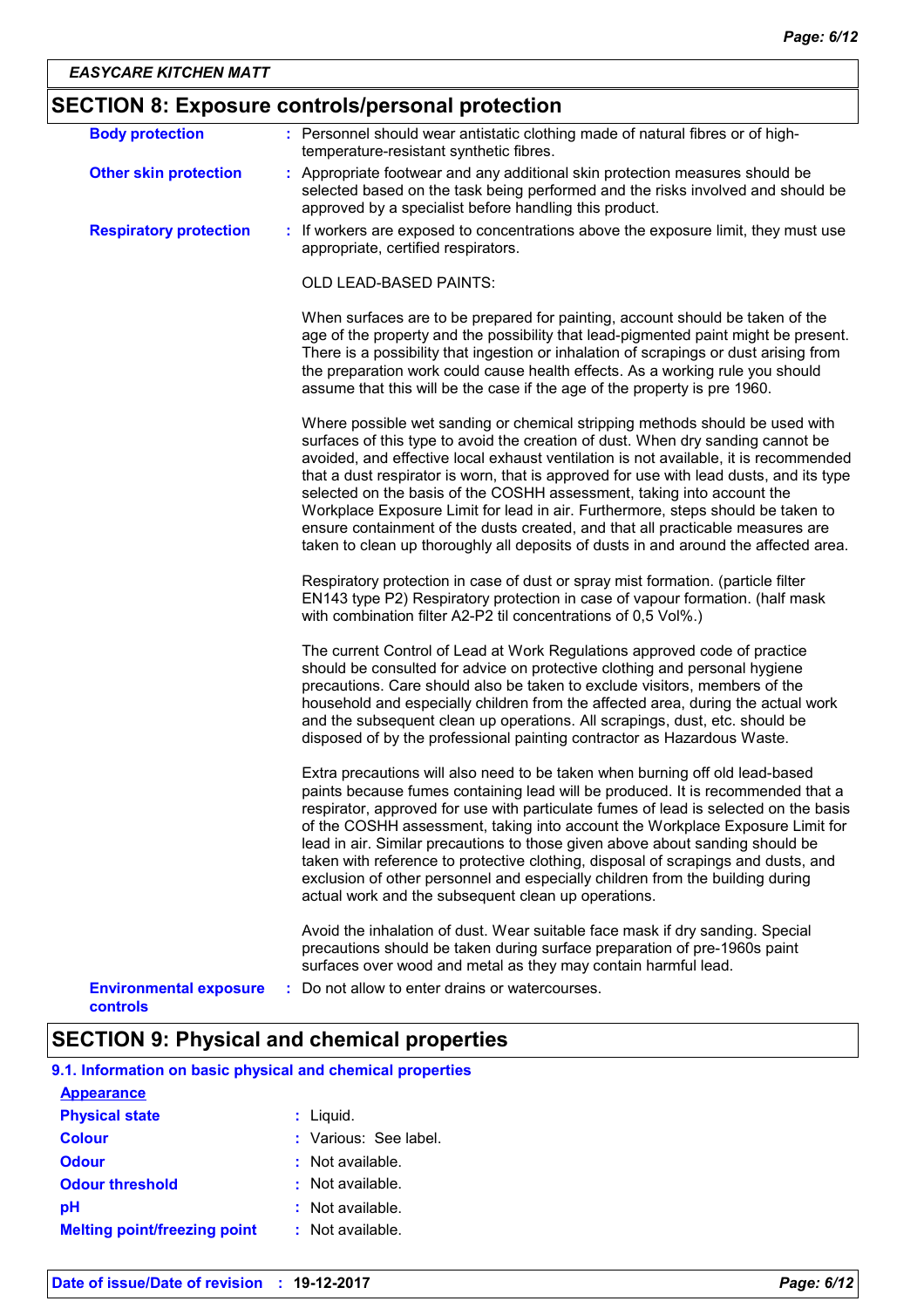### **SECTION 9: Physical and chemical properties**

| Initial boiling point and boiling : 100°C<br>range     |                    |                                                          |
|--------------------------------------------------------|--------------------|----------------------------------------------------------|
| <b>Flash point</b>                                     | : Not applicable.  |                                                          |
| <b>Evaporation rate</b>                                | : Not available.   |                                                          |
| <b>Upper/lower flammability or</b><br>explosive limits | $:$ Not available. |                                                          |
| <b>Vapour pressure</b>                                 | : Not available.   |                                                          |
| <b>Vapour density</b>                                  | $:$ Not available. |                                                          |
| <b>Relative density</b>                                | : 1,358            |                                                          |
| <b>Solubility(ies)</b>                                 |                    | : Easily soluble in the following materials: cold water. |
| <b>Solubility in water</b>                             | : Not available.   |                                                          |
| <b>Partition coefficient: n-octanol/</b><br>water      | $:$ Not available. |                                                          |
| <b>Auto-ignition temperature</b>                       | : Not available.   |                                                          |
| <b>Decomposition temperature</b>                       | : Not available.   |                                                          |
| <b>Viscosity</b>                                       |                    | Kinematic (room temperature): 5,16 cm <sup>2</sup> /s    |
| <b>Explosive properties</b>                            | : Not available.   |                                                          |
| <b>Oxidising properties</b>                            | $:$ Not available. |                                                          |
| 9.2. Other information                                 |                    |                                                          |
|                                                        |                    |                                                          |

No additional information.

| <b>SECTION 10: Stability and reactivity</b>      |                                                                                                                                   |  |
|--------------------------------------------------|-----------------------------------------------------------------------------------------------------------------------------------|--|
| 10.1. Reactivity                                 | : No specific test data related to reactivity available for this product or its ingredients.                                      |  |
| <b>10.2. Chemical stability</b>                  | : Stable under recommended storage and handling conditions (see Section 7).                                                       |  |
| 10.3. Possibility of<br>hazardous reactions      | : Under normal conditions of storage and use, hazardous reactions will not occur.                                                 |  |
| 10.4. Conditions to avoid                        | : When exposed to high temperatures may produce hazardous decomposition<br>products.                                              |  |
| 10.5. Incompatible materials                     | Keep away from the following materials to prevent strong exothermic reactions:<br>oxidising agents, strong alkalis, strong acids. |  |
| <b>10.6. Hazardous</b><br>decomposition products | : Under normal conditions of storage and use, hazardous decomposition products<br>should not be produced.                         |  |

### **SECTION 11: Toxicological information**

#### **11.1. Information on toxicological effects**

There are no data available on the mixture itself. The product is not classified as hazardous according to Regulation (EC) 1272/2008 as amended.

Repeated or prolonged contact with the mixture may cause removal of natural fat from the skin, resulting in nonallergic contact dermatitis and absorption through the skin.

If splashed in the eyes, the liquid may cause irritation and reversible damage.

This takes into account, where known, delayed and immediate effects and also chronic effects of components from short-term and long-term exposure by oral, inhalation and dermal routes of exposure and eye contact.

Contains 1,2-benzisothiazol-3(2H)-one, C(M)IT/MIT(3:1). May produce an allergic reaction.

#### **Acute toxicity**

**Conclusion/Summary :** Not available.

**Acute toxicity estimates**

Not available.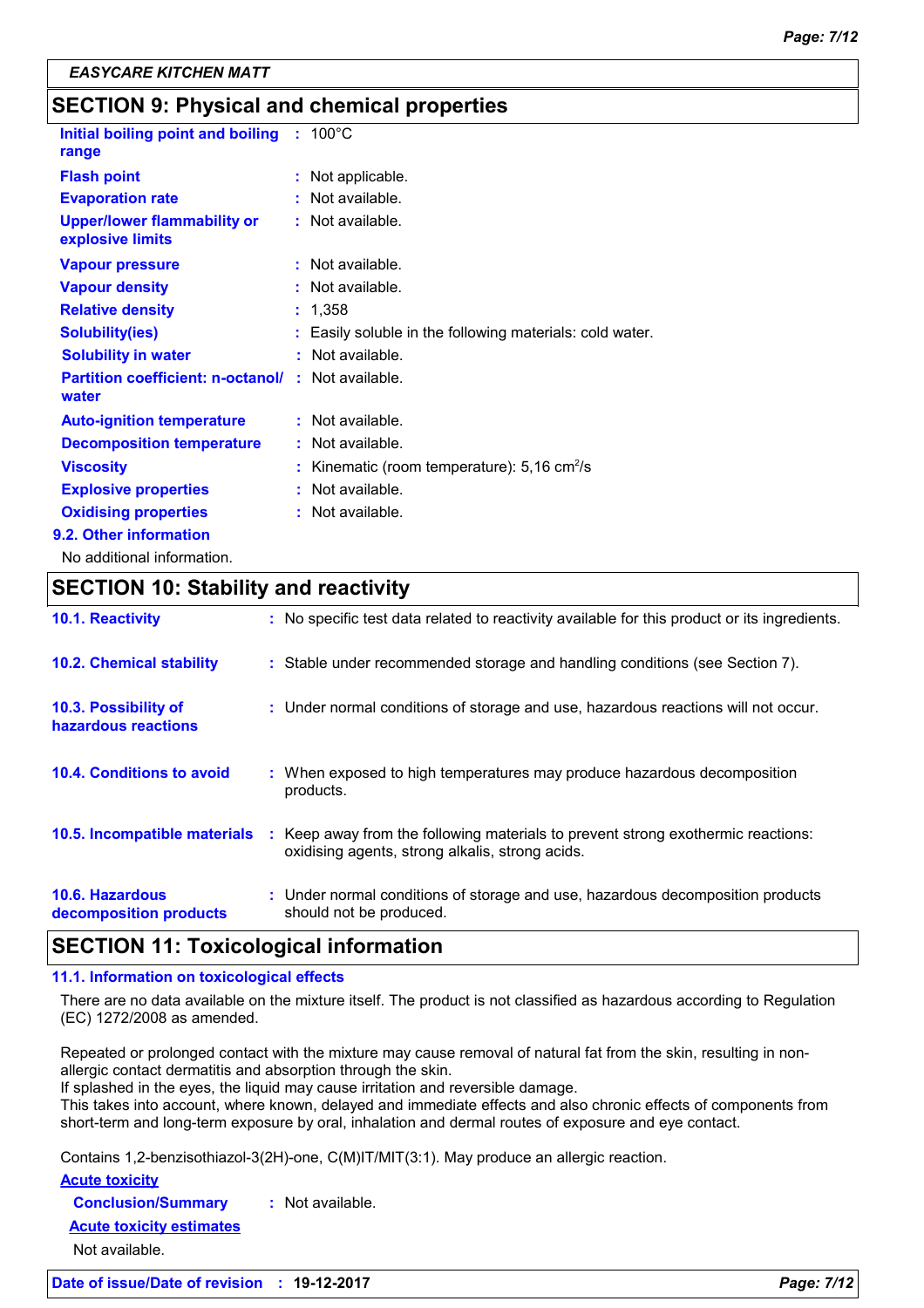### **SECTION 11: Toxicological information**

### **Irritation/Corrosion**

| <b>Product/ingredient name</b>                            | <b>Result</b>        | <b>Species</b> | <b>Score</b>             | <b>Exposure</b> | <b>Observation</b> |
|-----------------------------------------------------------|----------------------|----------------|--------------------------|-----------------|--------------------|
| 1,2-Benzisothiazol-3(2H)-<br>one                          | Skin - Mild irritant | Human          | $\overline{\phantom{a}}$ |                 |                    |
| <b>Conclusion/Summary</b>                                 | : Not available.     |                |                          |                 |                    |
| <b>Sensitisation</b>                                      |                      |                |                          |                 |                    |
| <b>Conclusion/Summary</b>                                 | : Not available.     |                |                          |                 |                    |
| <b>Mutagenicity</b>                                       |                      |                |                          |                 |                    |
| <b>Conclusion/Summary</b>                                 | : Not available.     |                |                          |                 |                    |
| <b>Carcinogenicity</b>                                    |                      |                |                          |                 |                    |
| <b>Conclusion/Summary</b>                                 | : Not available.     |                |                          |                 |                    |
| <b>Reproductive toxicity</b>                              |                      |                |                          |                 |                    |
| <b>Conclusion/Summary</b>                                 | : Not available.     |                |                          |                 |                    |
| <b>Teratogenicity</b>                                     |                      |                |                          |                 |                    |
| <b>Conclusion/Summary</b>                                 | : Not available.     |                |                          |                 |                    |
| <b>Specific target organ toxicity (single exposure)</b>   |                      |                |                          |                 |                    |
| Not available.                                            |                      |                |                          |                 |                    |
| <b>Specific target organ toxicity (repeated exposure)</b> |                      |                |                          |                 |                    |
| Not available.                                            |                      |                |                          |                 |                    |
| <b>Aspiration hazard</b>                                  |                      |                |                          |                 |                    |
| Not available.                                            |                      |                |                          |                 |                    |
| <b>Other information</b>                                  | : Not available.     |                |                          |                 |                    |

### **SECTION 12: Ecological information**

#### **12.1. Toxicity**

There are no data available on the mixture itself. Do not allow to enter drains or watercourses.

The mixture has been assessed following the summation method of the CLP Regulation (EC) No 1272/2008 and is not classified as hazardous to the environment.

| <b>Product/ingredient name</b> | <b>Result</b>         | <b>Species</b>              | <b>Exposure</b> |
|--------------------------------|-----------------------|-----------------------------|-----------------|
| 1,2-Benzisothiazol-3(2H)-      | Acute EC50 1,5 mg/l   | Daphnia - Daphnia magna     | 148 hours       |
| <b>l</b> one                   |                       |                             |                 |
|                                | Acute EC50 0,4 mg/l   | Daphnia - Pseudomonas putia | 16 hours        |
|                                | Acute IC50 0,067 mg/l | Algae - Pseudokirchneriella | 172 hours       |
|                                |                       | subcapitata                 |                 |
|                                | Acute LC50 1,3 mg/l   | Fish - Ochorhyncus mykiss   | 196 hours       |
| .                              | .<br>.                |                             |                 |

**Conclusion/Summary :** Not available.

### **12.2. Persistence and degradability**

| <b>Conclusion/Summary : Not available.</b>              |                                                       |
|---------------------------------------------------------|-------------------------------------------------------|
| 12.3. Bioaccumulative potential                         |                                                       |
| 12.4. Mobility in soil                                  |                                                       |
| <b>Soil/water partition</b><br><b>coefficient (Koc)</b> | : Not available.                                      |
| <b>Mobility</b>                                         | : Not available.                                      |
| 12.5. Results of PBT and vPvB assessment                |                                                       |
| <b>PBT</b>                                              | : Not applicable.                                     |
|                                                         | P: Not available, B: Not available, T: Not available. |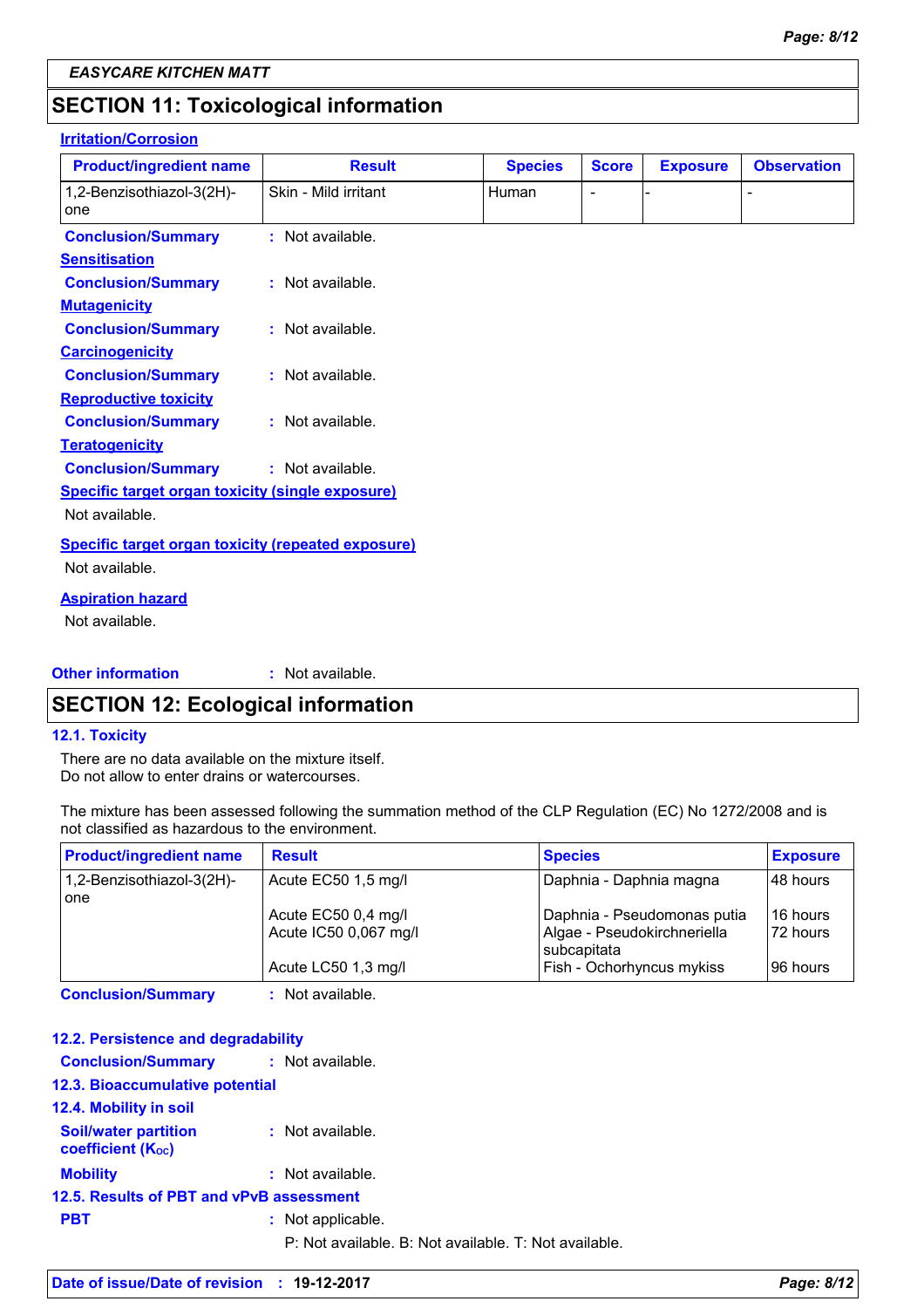*EASYCARE KITCHEN MATT*

### **SECTION 12: Ecological information**

**vPvB :** Not applicable.

vP: Not available. vB: Not available.

**12.6. Other adverse effects** : No known significant effects or critical hazards.

### **SECTION 13: Disposal considerations**

The information in this section contains generic advice and guidance. The list of Identified Uses in Section 1 should be consulted for any available use-specific information provided in the Exposure Scenario(s).

#### **13.1 Waste treatment methods**

| <b>Product</b>                 |                                                                                                                                                                                                                                                                                                                                                                                                                                                                                                                                                      |  |
|--------------------------------|------------------------------------------------------------------------------------------------------------------------------------------------------------------------------------------------------------------------------------------------------------------------------------------------------------------------------------------------------------------------------------------------------------------------------------------------------------------------------------------------------------------------------------------------------|--|
| <b>Methods of disposal</b>     | : The generation of waste should be avoided or minimised wherever possible.<br>Disposal of this product, solutions and any by-products should at all times comply<br>with the requirements of environmental protection and waste disposal legislation<br>and any regional local authority requirements. Dispose of surplus and non-<br>recyclable products via a licensed waste disposal contractor. Waste should not be<br>disposed of untreated to the sewer unless fully compliant with the requirements of<br>all authorities with jurisdiction. |  |
| <b>Hazardous waste</b>         | : Within the present knowledge of the supplier, this product is not regarded as<br>hazardous waste, as defined by EU Directive 2008/98/EC.                                                                                                                                                                                                                                                                                                                                                                                                           |  |
| <b>Disposal considerations</b> | Do not allow to enter drains or watercourses.<br>Dispose of according to all federal, state and local applicable regulations.<br>If this product is mixed with other wastes, the original waste product code may no<br>longer apply and the appropriate code should be assigned.<br>For further information, contact your local waste authority.                                                                                                                                                                                                     |  |
| <b>Packaging</b>               |                                                                                                                                                                                                                                                                                                                                                                                                                                                                                                                                                      |  |
| <b>Methods of disposal</b>     | : The generation of waste should be avoided or minimised wherever possible. Waste<br>packaging should be recycled. Incineration or landfill should only be considered<br>when recycling is not feasible.                                                                                                                                                                                                                                                                                                                                             |  |
| <b>Disposal considerations</b> | : Using information provided in this safety data sheet, advice should be obtained from<br>the relevant waste authority on the classification of empty containers.<br>Empty containers must be scrapped or reconditioned.<br>Dispose of containers contaminated by the product in accordance with local or<br>national legal provisions.                                                                                                                                                                                                              |  |
| <b>Special precautions</b>     | : This material and its container must be disposed of in a safe way. Empty containers<br>or liners may retain some product residues. Avoid dispersal of spilt material and<br>runoff and contact with soil, waterways, drains and sewers.                                                                                                                                                                                                                                                                                                            |  |

### **SECTION 14: Transport information**

### **Information pertaining to IATA and ADN is considered not relevant since the material is not packaged in the correct approved packaging required of these methods of transport.**

|                                                           | <b>ADR</b>       | <b>IMDG</b>     |
|-----------------------------------------------------------|------------------|-----------------|
| 14.1 UN number                                            | Not regulated.   | Not regulated.  |
| 14.2 UN proper<br>shipping name                           | Not applicable.  | Not applicable. |
| <b>14.3 Transport</b><br>hazard class(es)<br><b>Class</b> | Not applicable.  | Not applicable. |
| <b>Subsidiary class</b>                                   |                  |                 |
| <b>14.4 Packing group</b>                                 | Not applicable.  | Not applicable. |
|                                                           |                  |                 |
| Date of issue/Date of revision                            | 19-12-2017<br>÷. | Page: 9/12      |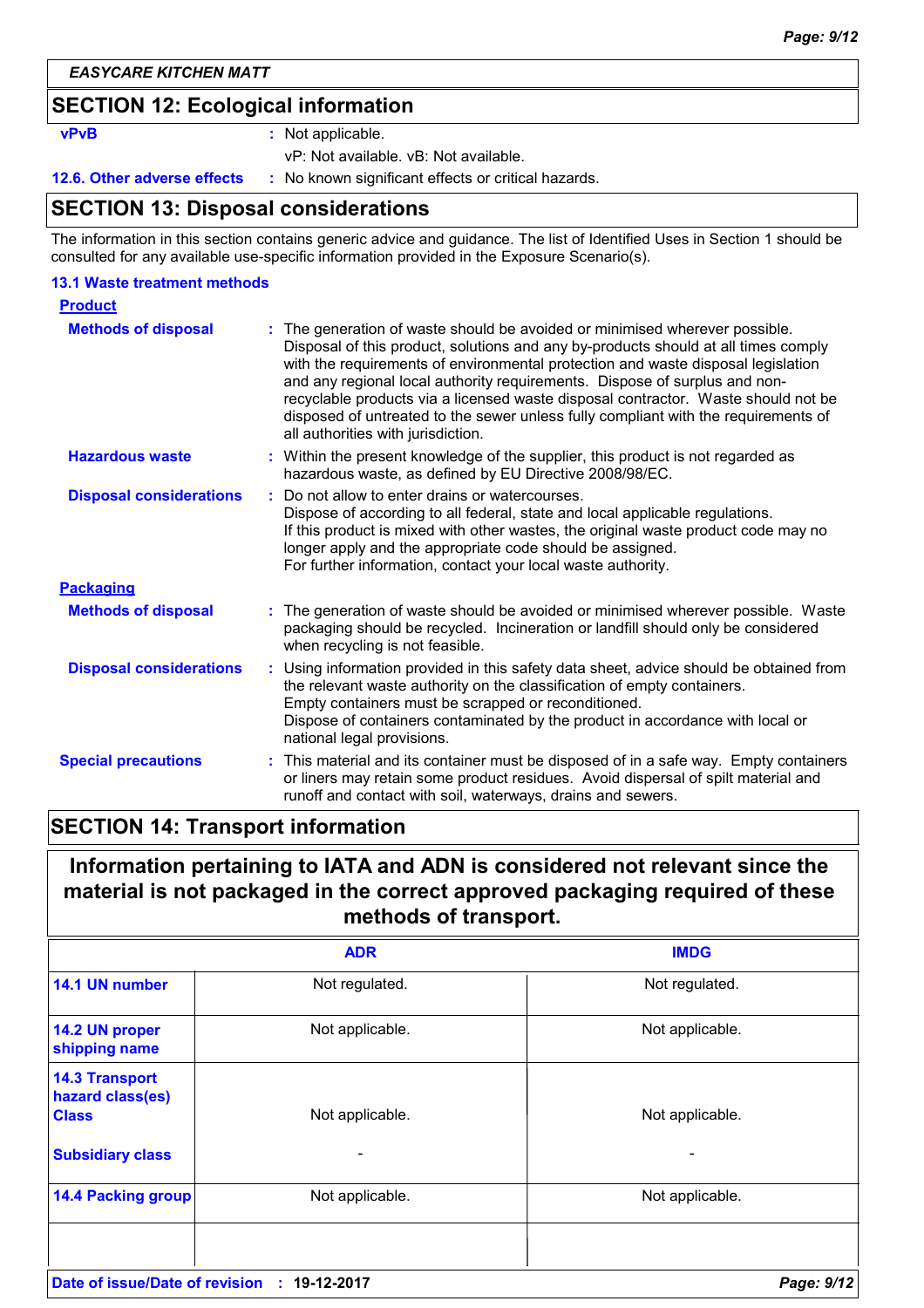| <b>EASYCARE KITCHEN MATT</b> |  |
|------------------------------|--|
|------------------------------|--|

### **Information pertaining to IATA and ADN is considered not relevant since the material is not packaged in the correct approved packaging required of these methods of transport.** Not available. Not applicable. **HI/Kemler number 14.5 Environmental hazards 14.6 Special precautions for user 14.7 Transport in bulk according to Annex II of MARPOL and the IBC Code :** Not applicable. **Emergency schedules (EmS) Marine pollutant Marine pollutant substances** No. Not available. **Additional information** - Harrison and the second control of the second second control of the second second control of the second second No. **Transport within user's premises:** always transport in closed containers that are upright and secure. Ensure that persons transporting the product know what to do in the event of an accident or spillage. **SECTION 15: Regulatory information 15.1 Safety, health and environmental regulations/legislation specific for the substance or mixture Other EU regulations Annex XVII - Restrictions on the manufacture, placing on the market and use of certain dangerous substances, mixtures and articles** : Not applicable. **Europe inventory :** At least one component is not listed. **International regulations EU Regulation (EC) No. 1907/2006 (REACH) Annex XIV - List of substances subject to authorisation Annex XIV Substances of very high concern** None of the components are listed, or the component present is below its threshold. None of the components are listed. **VOC :** Compliant with EU law for this product subcategory: see label **Seveso Directive** This product is not controlled under the Seveso Directive. **Chemical Weapon Convention List Schedules I, II & III Chemicals Ozone depleting substances (1005/2009/EU)** Not listed. **Prior Informed Consent (PIC) (649/2012/EU)** Not listed.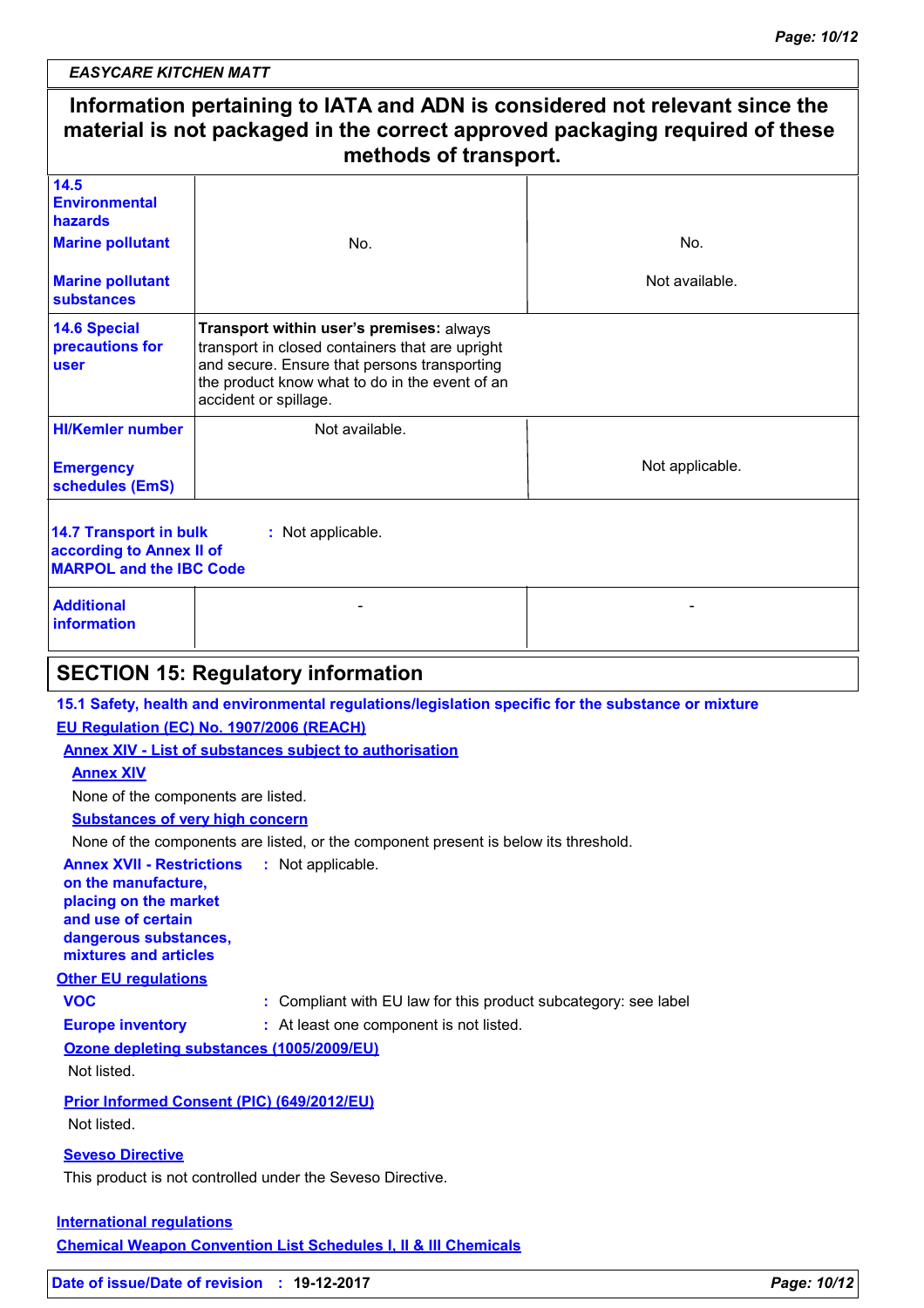### **SECTION 15: Regulatory information**

Not listed.

#### **Montreal Protocol (Annexes A, B, C, E)**

Not listed.

#### **Stockholm Convention on Persistent Organic Pollutants** Not listed.

**Rotterdam Convention on Prior Inform Consent (PIC)**

Not listed.

### **UNECE Aarhus Protocol on POPs and Heavy Metals**

Not listed.

**Turkey :** At least one component is not listed.

| <b>15.2 Chemical safety</b> | : Not applicable. |
|-----------------------------|-------------------|
| assessment                  |                   |

### **SECTION 16: Other information**

**CEPE code :** 8  $\nabla$  Indicates information that has changed from previously issued version.

|  | <b>Abbreviations and acronyms : ATE = Acute Toxicity Estimate</b><br>CLP = Classification, Labelling and Packaging Regulation [Regulation (EC) No.<br>1272/2008]<br>DMEL = Derived Minimal Effect Level<br>DNEL = Derived No Effect Level<br>EUH statement = CLP-specific Hazard statement<br>PBT = Persistent, Bioaccumulative and Toxic<br><b>PNEC = Predicted No Effect Concentration</b><br><b>RRN = REACH Registration Number</b> |
|--|----------------------------------------------------------------------------------------------------------------------------------------------------------------------------------------------------------------------------------------------------------------------------------------------------------------------------------------------------------------------------------------------------------------------------------------|
|  | vPvB = Very Persistent and Very Bioaccumulative                                                                                                                                                                                                                                                                                                                                                                                        |

### **Procedure used to derive the classification according to Regulation (EC) No. 1272/2008 [CLP/GHS]**

| <b>Classification</b> | <b>Justification</b> |
|-----------------------|----------------------|
| Not classified.       |                      |

**Full text of abbreviated H statements**

#### **Full text of classifications [CLP/GHS]**

| Acute Tox. 3, H301      | ACUTE TOXICITY (oral) - Category 3              |
|-------------------------|-------------------------------------------------|
| Acute Tox. 3, H311      | ACUTE TOXICITY (dermal) - Category 3            |
| Acute Tox. 3, H331      | ACUTE TOXICITY (inhalation) - Category 3        |
| Acute Tox. 4, H302      | ACUTE TOXICITY (oral) - Category 4              |
| Aquatic Acute 1, H400   | <b>ACUTE AQUATIC HAZARD - Category 1</b>        |
| Aquatic Chronic 1, H410 | LONG-TERM AQUATIC HAZARD - Category 1           |
| Eye Dam. 1, H318        | SERIOUS EYE DAMAGE/ EYE IRRITATION - Category 1 |
| Skin Corr. 1B, H314     | SKIN CORROSION/IRRITATION - Category 1B         |
| Skin Irrit. 2, H315     | SKIN CORROSION/IRRITATION - Category 2          |
| Skin Sens. 1, H317      | SKIN SENSITIZATION - Category 1                 |

#### **Date of printing :** 19-12-2017